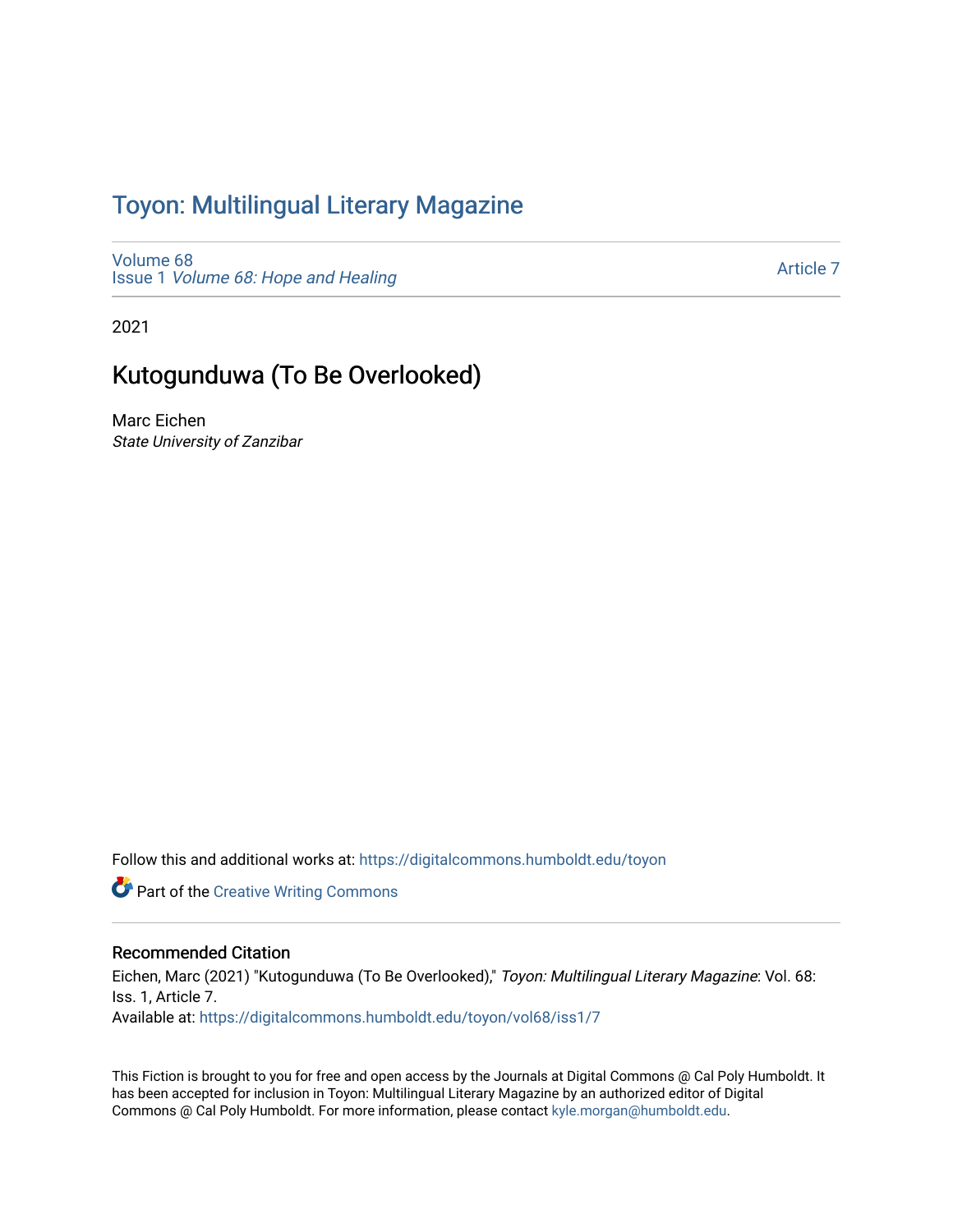

# **Kutogunduwa (To be Overlooked)**

## Marc Eichen

I.

You know, cousin Juma, it is all too easy to concentrate on the small things and fail to notice the big things; those things that are absent, those things that look us right in the face.

 The road is sealed so those going by can pass without so much as a wave. You must think it was always this way. But when I was young, well before you were born, what was the road, crushed stones? And before that was it deep red earth, rutted when the rains came, choking us with dust the rest of the year?

 Years ago, my father, your uncle, would sit in front of our shop, where the road petered out to little more than a path, selling fruits and vegetables. Those passing would slow to greet him, to ask about our family, about the weather, about Kidonge, our village, our *shehia*. It was difficult for me to believe he knew everyone who stopped but he opened his hand to all. "You are welcome to join us. God has been good to us here. The children will be healthy. The rains will come in abundance. And the farms of our neighbors will bless us with their goodness, their shade and their fruit. *Insha Allah*."

 "I swear," you say to me now, Juma, "I heard this in my dreams."

 I'm laughing. Because when you say this you pull at your face as if you've found a familiar bug stuck once again in your ear.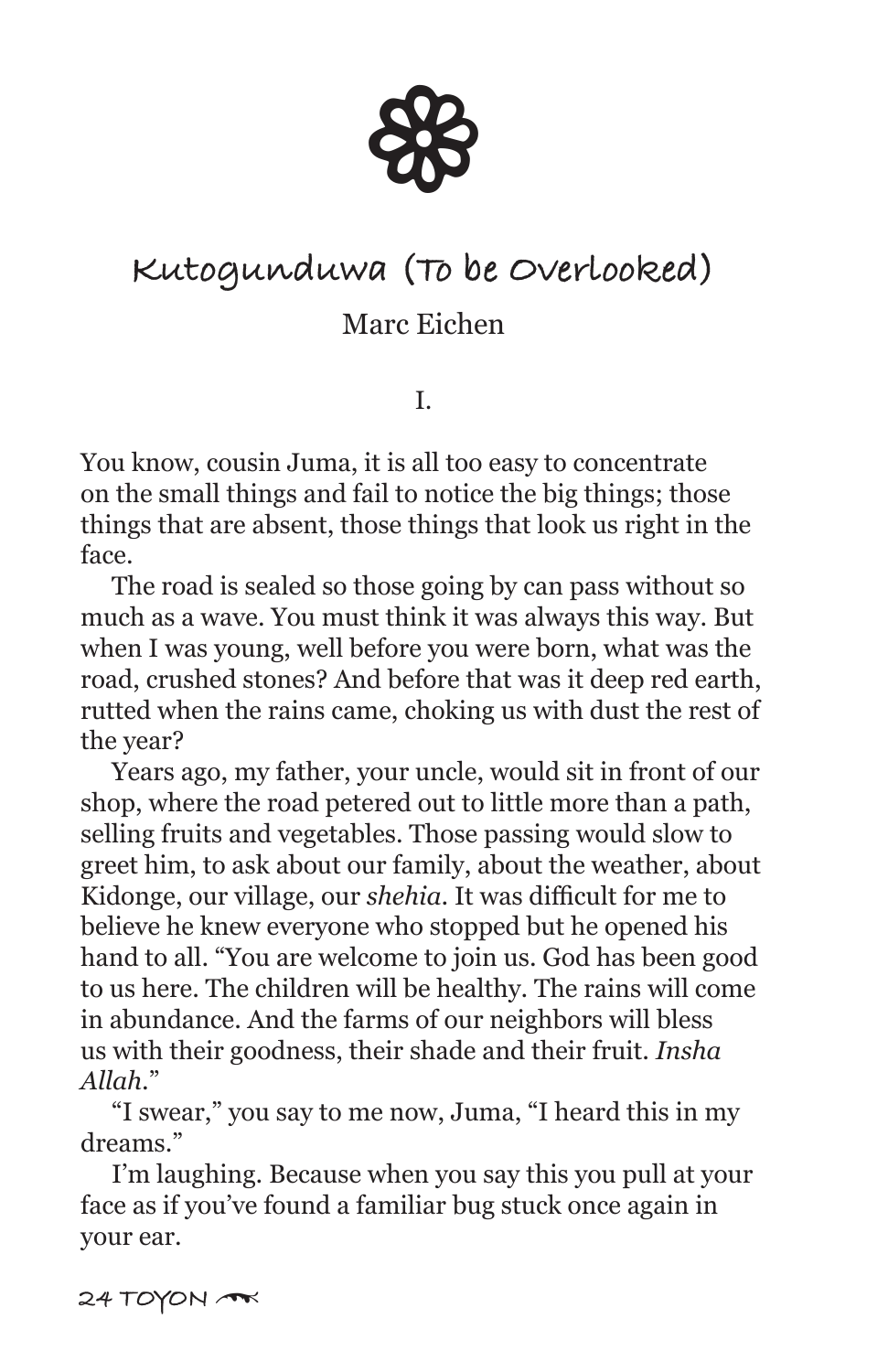Were my father's words a prayer? Maybe he thought if he said it a hundred times, a hundred thousand times… If he said it to every person on the island, it would come to be true.

 You had already come to live with us after your parents died and you asked at the mosque, just after my father's funeral, "Who is to say these prayers did not help us, at least a little?"

 But my father was more than a jovial shopkeeper; he was our *sheha* and a good listener.

 For every piece of news he shared—that one's son has married and lives in town behind the Persian mosque, this one's daughter, just older than you, died last year of diabetes—he received two.

 My father would tell me God had given him the patience to answer a question with a question. When it was time to calculate taxes and Ali, the clerk from the ZRB, asked how many new homes were built in the *shehia* during the past year, father would say, "My friend, who is to say what a home is? Is that *boma,* there on the beach with the crazy *mzungu*, a home? What about that shed past the field? A family lives there now. But perhaps they are staying, until God takes them someplace better, like all of us. How many new homes were built? It's not such a simple question. Let's have tea and discuss it." Even I could see these negotiations would conclude in our favor.

 Yes, yes. I know. You remind me often, I too am an important person. I am the *sheha* of Kidonge. Walking in my father's footsteps after his passing. May God rest his soul.

 I would not want to boast too excessively, but I have seen many changes. And so have you. You hardly went to school and can barely read or sign your name. You too have lived to see a sealed road, mobile phones, latrine toilets…

 And now you're laughing, Juma, because even you have one. *Humdu Allah*.

 You complain. Yes, don't put your hands up. It's true. You ask why we must buy water from the truck on the days when our water tastes of salt. You say there is little work beyond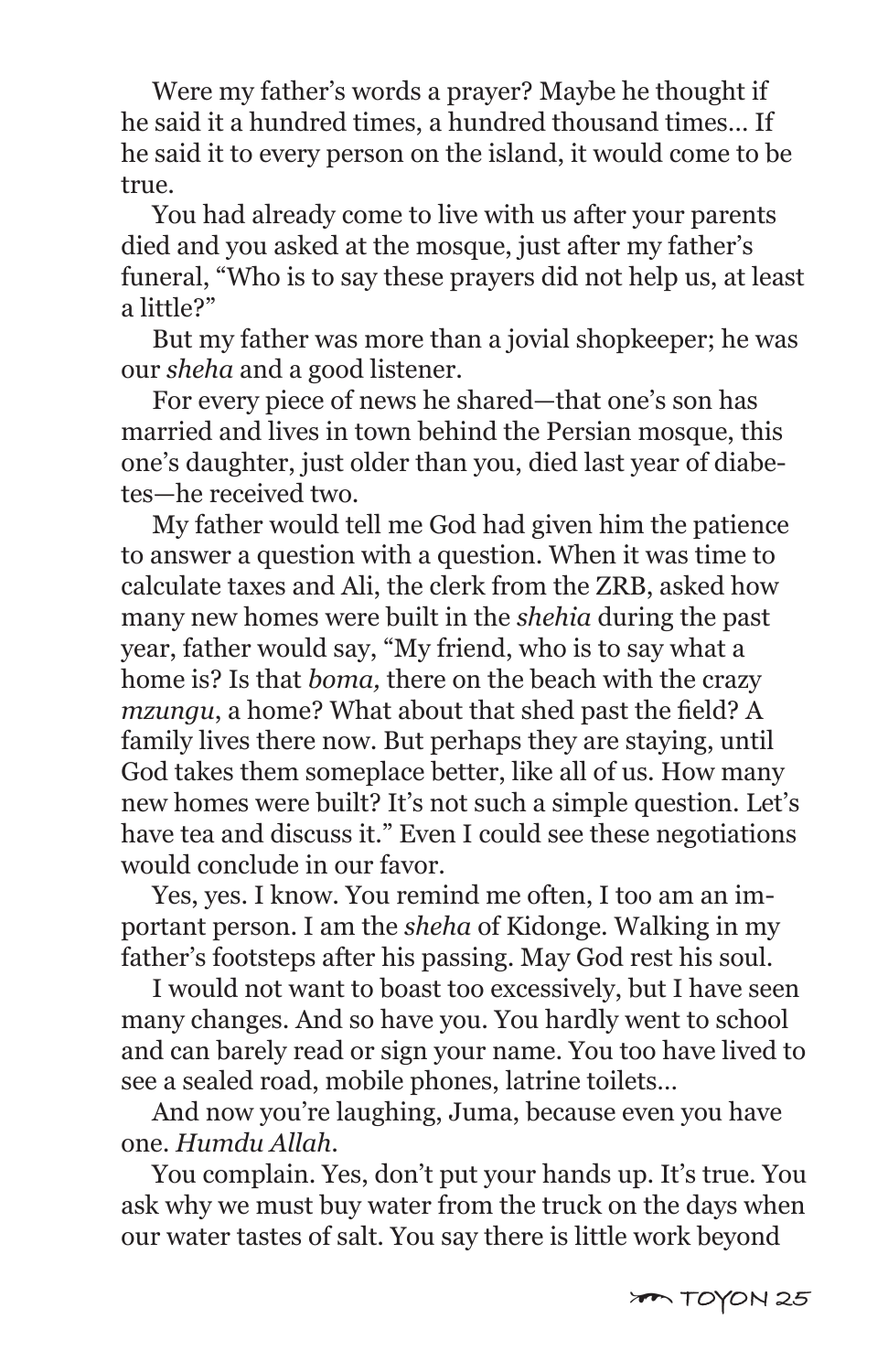mending nets or fixing a bicycle here and there, beyond bringing chai when I ask and helping in the kitchen. Yes, yes, I know. There is little work. Maybe it is because we have been blessed with so many young men. You say Amina's father hardly notices you, hardly greets you when you see him at the mosque. Can you blame him, honestly? He only wants the best for his daughter. And what can you offer her beyond the life of her mother and grandmother?

 But life here is not so bad. Each morning as we wake we see the world is young and green. We say to ourselves that we have lived to see the many ways in which God has blessed us.

But what we can't see… What we don't see…

 "What is it?" you ask me. "What is it that we don't see?" A good question. An important question. I will tell you. What we don't see—is a bridge.

Those who come north by *daladala* will tell the driver to hurry until the road ends abruptly at the river, like it had been chopped with a blunt axe. And then, on the far side, if the fog has not already thickened, they might make out our village. They might see men returning from the mosque, women half submerged in the rice fields as the sun rises in the east and children darting behind sheets and *khanga* hanging outside each house. When the wind comes in from the shore, they might smell the smoke from the charcoal fires that bake the bread.

 When you were a child, Juma, not so long ago, the channel was narrow. Do you remember? I think you were seven when you hit Amina by successfully kicking a stone across the river. She told her aunt, who yelled, so the entire village could hear, that your penis would fall off that very night unless you apologized. You're laughing, but you remember when the river was narrow enough that a single board could span it easily. Even Issa, who lives on the bank and was lame ever since a horse crushed two of his toes, was able to carry bags from one side to the other.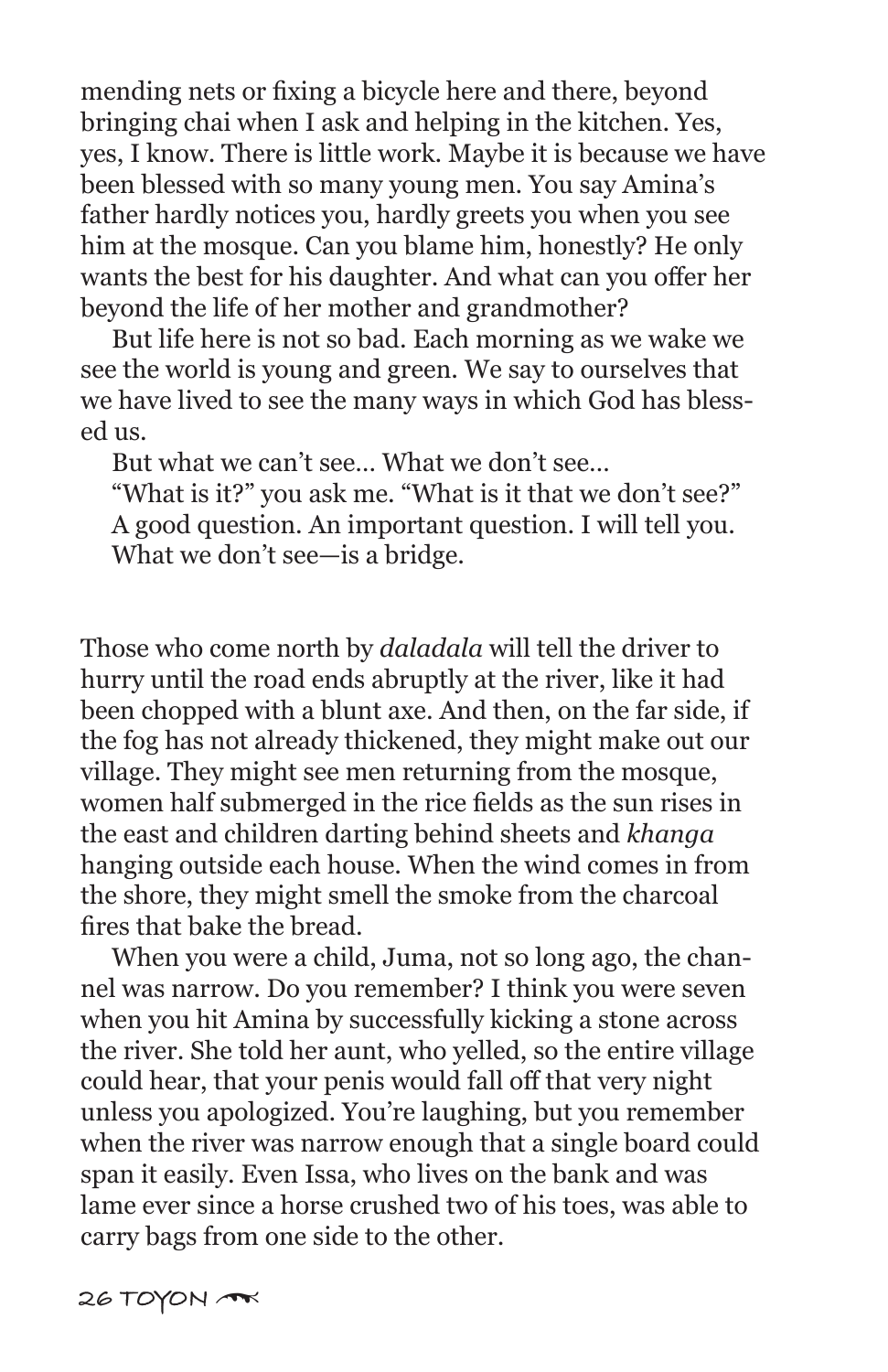Now the river grows wider every year. The seasons make no difference. During dry season, even, everyone must be escorted. Those few visitors from town must leave their taxi and cross by balancing on stones. And if someone is going in the other direction, from our village, it is the same. "Place your foot here, but be ever so careful of the smooth spot on the submerged board. Watch out. Don't step there. That stone, yes that very one, will tip under your weight." If someone is carrying something heavy, they will not be able to cross without the young men offering their opinion and assistance for a small fee. What do you call them? Ah yes, our "crossing guards?"

 God forbid someone begins to cross while another person is coming from the other shore. Do you remember the time Idrissa was coming north to us with bolts of cloth, and Momfrieda was going south to town? I can see from your face that you do. They met in the middle, arguing for over an hour. Neither was willing to give way until Momfrieda threatened to pelt Idrissa with every egg she was carrying.

 And that is on the days when the sky is clear and the weather good. In the rains when the river is swift and even the large footing stones have been swept away, no one, not even the strongest of the crossing guards, dares to venture into the river.

 Some in Kidonge ask, what does this matter? There has never been a bridge. This is how life has been since before we were children. Why change now?

 But this is the dilemma my father understood so well. As it was then, we have the blessings to see our children and their children grow. We tell them our dreams and our dreams become theirs. This is our life and we would not trade it lightly. Yet these days the river has widened and the *masika* rains grow harder and longer each year. And when they do and the young men are afraid to cross, the children cannot go to school and the old people cannot get to the clinic in Masingini or Mwera. The propane gas and the plastic pots sink into the mud on the far bank while we wait. We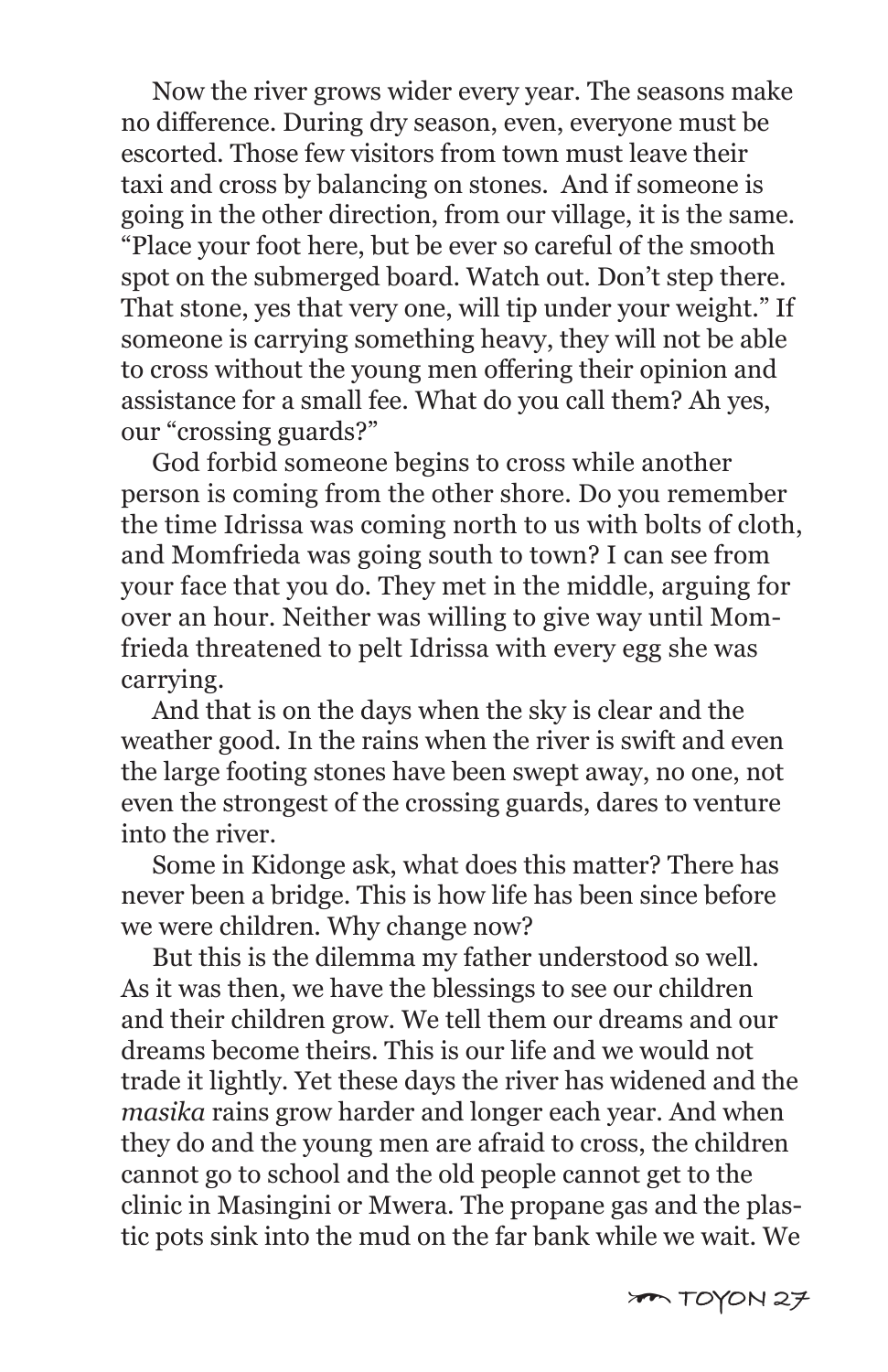are always last. And these days, as time passes ever more quickly, to be last is to be left behind forever.

 That why I must go to town tomorrow morning. That is why, without so much as a cup of tea, I will be standing on the other side of the river, my sandals in hand, my feet still wet, having crossed the river in darkness.

 And you? Maybe, if we go together you will put aside any thoughts—how do they say it in English?—that the grass will be greener on the far side of the road. Maybe if we are able to deliver a bridge, the elders of Kidonge will make you *sheha*, after I have retired. Or maybe, well, maybe I like your company, traveling all that way to town.

II.

The *daladala*, a converted pickup truck, squatted in the small field just beyond the river next to a couple of broken chairs, a haphazard pile of tin roofing and bales of plastic trash. Just beyond, two boys were unenthusiastically selling candy, cigarettes and pens. The way they looked over their shoulders at him, they might have been assigned this task by the man, dressed in a nylon undershirt and Chelsea football jacket, hoping to sell sweetened tea from a single cup.

 The seats in the cab, next to the driver, hunched over the wheel, snoring, were given to older women as they boarded. Others walked quickly out from the darkness to fill the two rough wooden benches facing each other in the back.

 Two women sat together. They were dressed in black *buibui* that covered all but their hands, which had elaborate henna designs, and their eyes, decorated with *Omani kohl*. Five young men, smelling of sweat and dressed in clothes soiled with concrete, plaster and paint, were squeezed together in a space that was big enough for only two. A young pregnant woman, who didn't look older than eighteen, boarded with her daughter, maybe four or five years old, who knelt on the floor at her feet. An older man, dressed to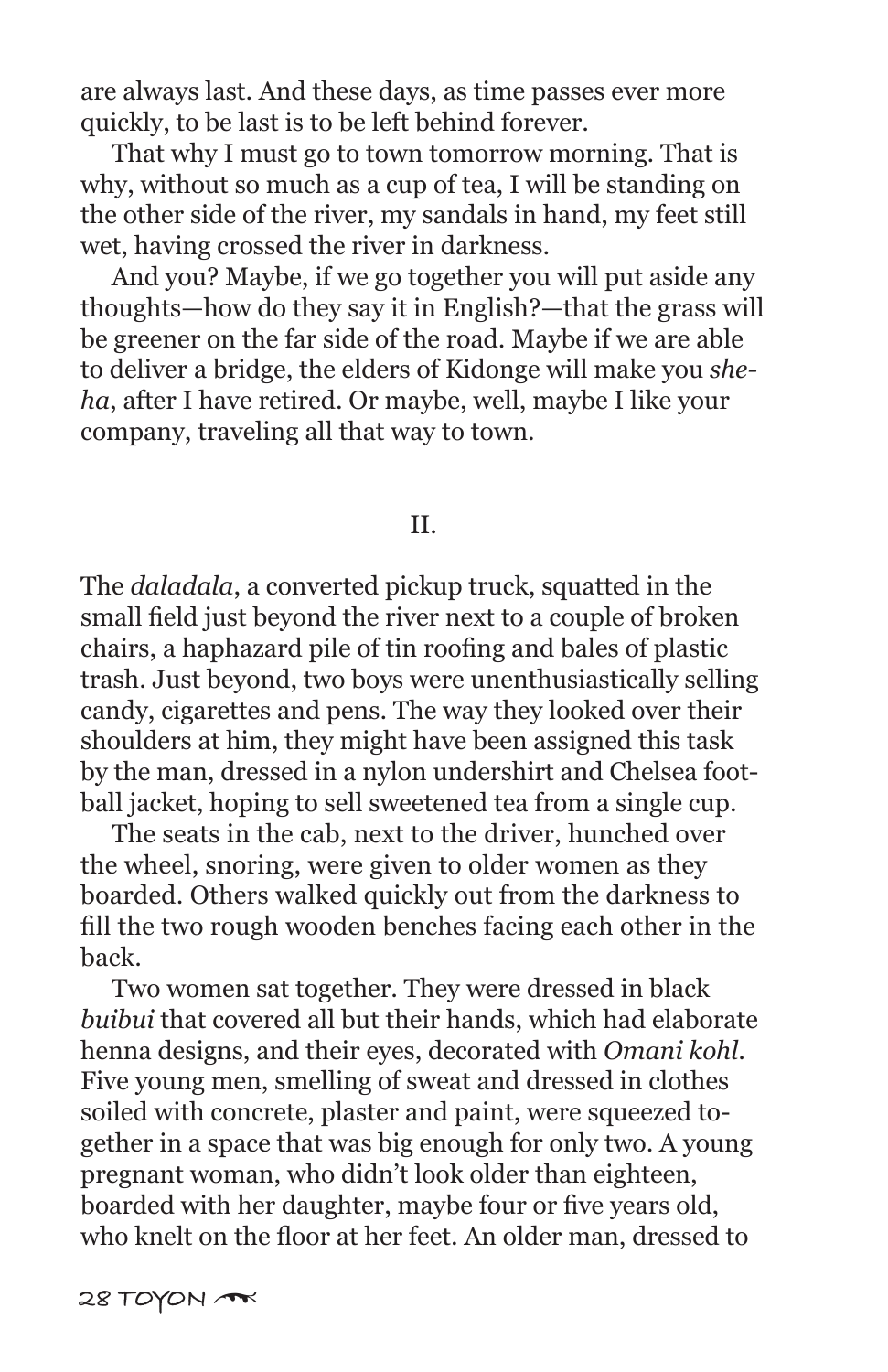work in a hotel or a government office carried a worn file folder and sat on the bench across from Juma.

 When the *daladala* was almost full, the *conda* jumped onto the running board at the back and banged twice on the iron frame with a handful of coins. The driver awoke and in a single movement, released the brakes and jolted the engine to life as the broken teeth of the gears ground together.

 Every two or three hundred meters the driver pulled over haphazardly to pick up—or pass, without apology or explanation, additional passengers. The *conda* banged once on the frame so travelers could alight and then banged twice or yelling *"Tembea"* to continue the journey. When all the bench seats were taken, there was always room to kneel or, for the men, share the running board at the back.

 "Are you going the entire way to town?" the older man with the worn file folder asked. "Yes," Juma replied as Abubaker elbowed him in the ribs.

"No need to tell everyone."

 "I don't mean to pry," the man continued, "but I can see how you are dressed. This must be important."

 "I'm meeting with the Minister of Public Works," replied Abubaker. And then as an aside to Juma, "He won't believe me if I tell him we're both meeting with the Minister."

"Congratulations. You must be a famous person."

"In Kidonge."

 "Oh yes. A small place, just on the other side of the river. I've never been there because, you know, there's not much there.

"It's peaceful."

 "Unremarkable," the man laughed, "like any of the hundred other villages we will pass this morning on our way to town."

 Abubaker, to his chagrin in front of Juma, was unable to formulate a reply, to think of anything which made Kidonge a place worth visiting much less a place of renown.

"Have you been to town before?"

 "Juma here has not, but he is with me. He thinks he wants to live in town. Can you imagine it?" Abubaker chor-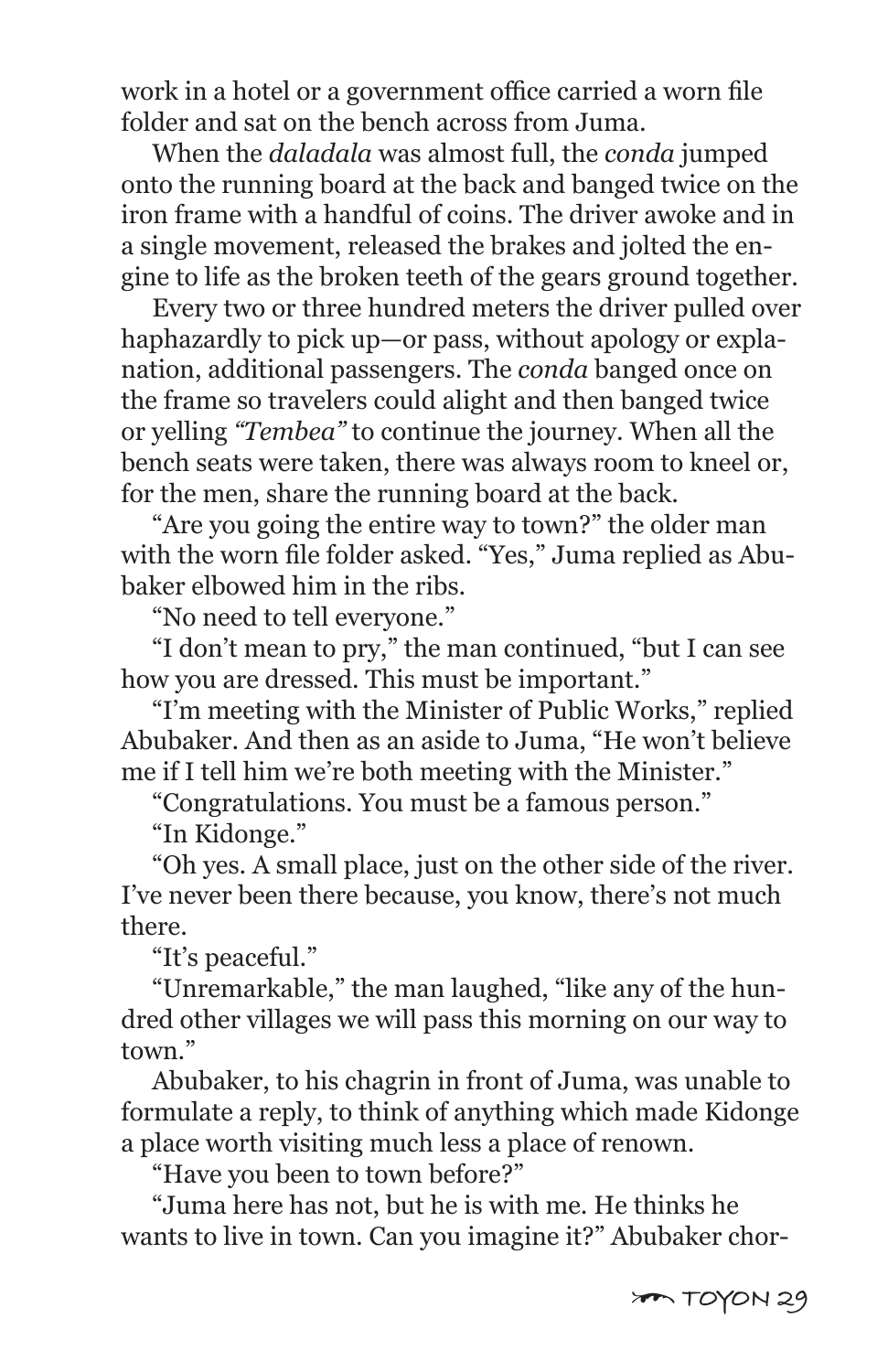tled, looking around to find some support for his view of this unlikely prospect.

 "Permit me," the man said raising his eyebrows in surprise, "to tell you something. These days you have to be careful in town. Watch out for your money, particularly in the market. There are young men, probably foreigners from Congo or Nairobi, on drugs." All the women, who suddenly appeared to be paying attention, nodded in agreement.

Juma listened as Abubaker responded.

"So, you're telling me town is dangerous?"

"Yes, that's true."

"And I've heard it is expensive."

 "It is expensive to find a place to live," the older man warming to his own description of town life, "and there is no land to grow your own food."

 While Abubaker shook his head trying to picture the place where they were going, Juma looked at the village fields as they passed. Their similarity to Kidonge made him wonder how his life might be different, different from every other Juma in every other village on the island.

 Except the workers, who had fallen asleep as soon as they got on and leaned over each other like a pile of unwashed clothing, everyone riding the *daladala* seemed to know someone in town and was planning to stay for a few days at least.

 One of the women in black said, "I have a cousin who lives in Amani and another in Mwanakwerekwe."

 "I'm going to stay for a few days with my sister in Kiembe Samaki," added the other.

 *"Tembea!"* The *conda* jumped back aboard and *daladala*  regained the road.

 "Oh yes," Juma said to no one in particular, "Amina has a brother there and Yasir Ali, his uncle owns a boat."

 "It sounds like this could be a terrible place." Abubaker's face looked as if he had eaten rotten fish. "Why would anyone want to live there?"

 The older man leaned forward as *daladala* swerved to avoid two men pedaling bicycles, "Can I tell you a story?"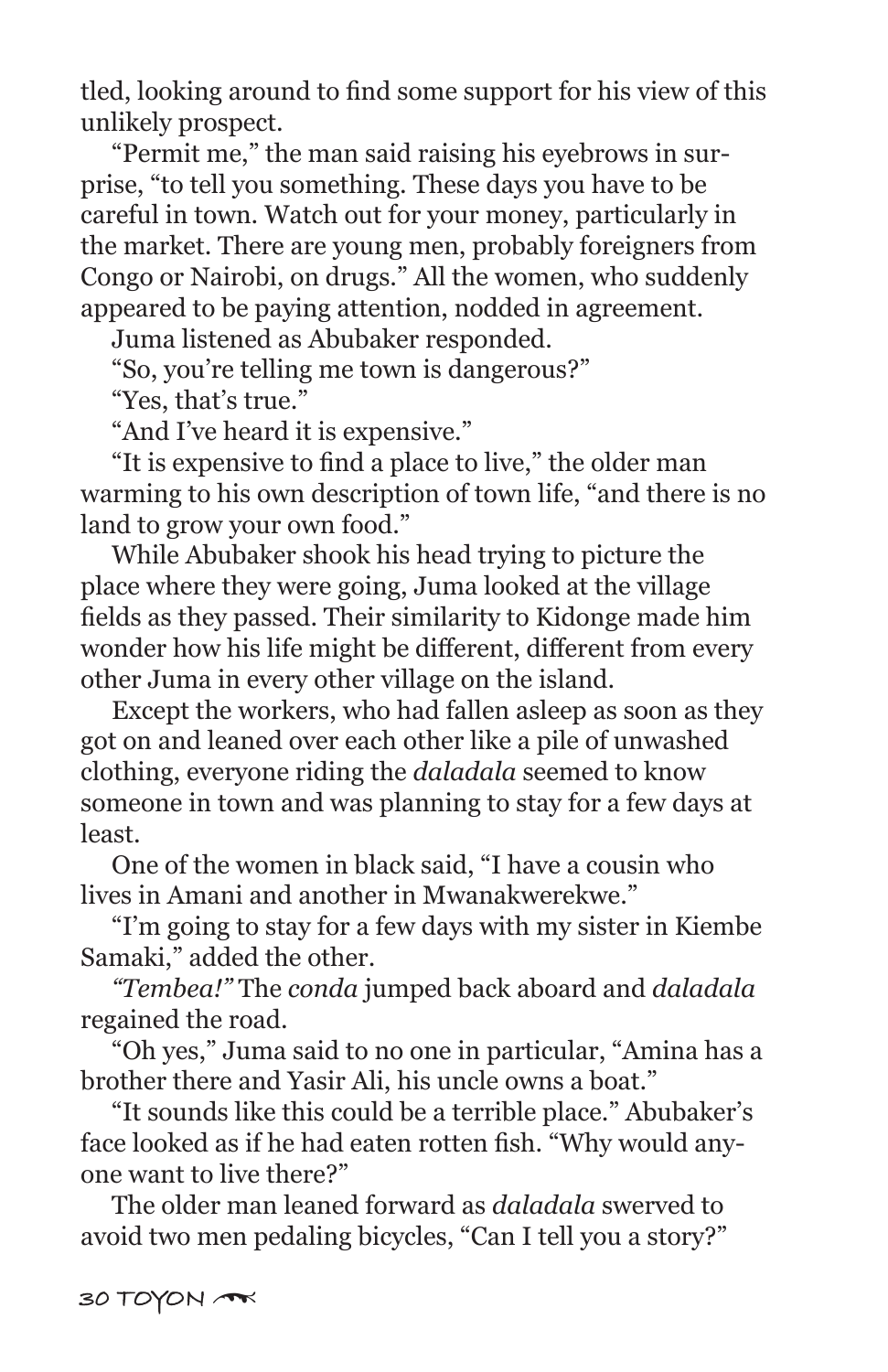"Of course, time will pass more quickly."

 "My cousin had a very small plot in the south of the island where his wife's family lived. His neighbor had four kids, a girl and three boys."

 The older man gave his file folder to one of the women so he could gesture emphatically, waving both arms as he continued.

 "The oldest of the boys was very naughty. He'd tangle up this one's fishing net or throw stones at that one's cow. His older sister, whose job it was to watch the younger children, would beat him and then, when he got home in the evening, his father would beat him again. They called him *dafu* because he became so hardened to the beatings. He would be good for a few days, attending school, running errands for the elders in the village. And then, the next week he'd be at his mischief again."

 "Finally, his father told him he could either get a job on a fishing boat or they would send him to town to live with a cousin's uncle."

 Without a second thought he chose town. His family put him on a *daladala* and said that his uncle had a stall in the market. He could ask anyone to find it. They told him to send money when he could."

 "His uncle gave the boy a job running errands and minding the stall when he was at the mosque. Within a month the boy got a used mobile phone and was able to send money to his mother. And then less than a year later he was able to borrow money and open his own market stall. In just a few years he had a wife, a house and twins."

 "A house… a wife. And after only a few years? *Allah kareem,"* Juma exclaimed, thinking of his minuscule chances for either.

 Abubaker looked at the floor of the *daladala*, saying just slightly under his breath, "I've heard twins are bad luck."

 "I know an even more remarkable story," said one of the construction workers suddenly arising from the slumbering pile. "My friend knows a young man who worked in a hotel in town. He went up to a room to fix one of the lights and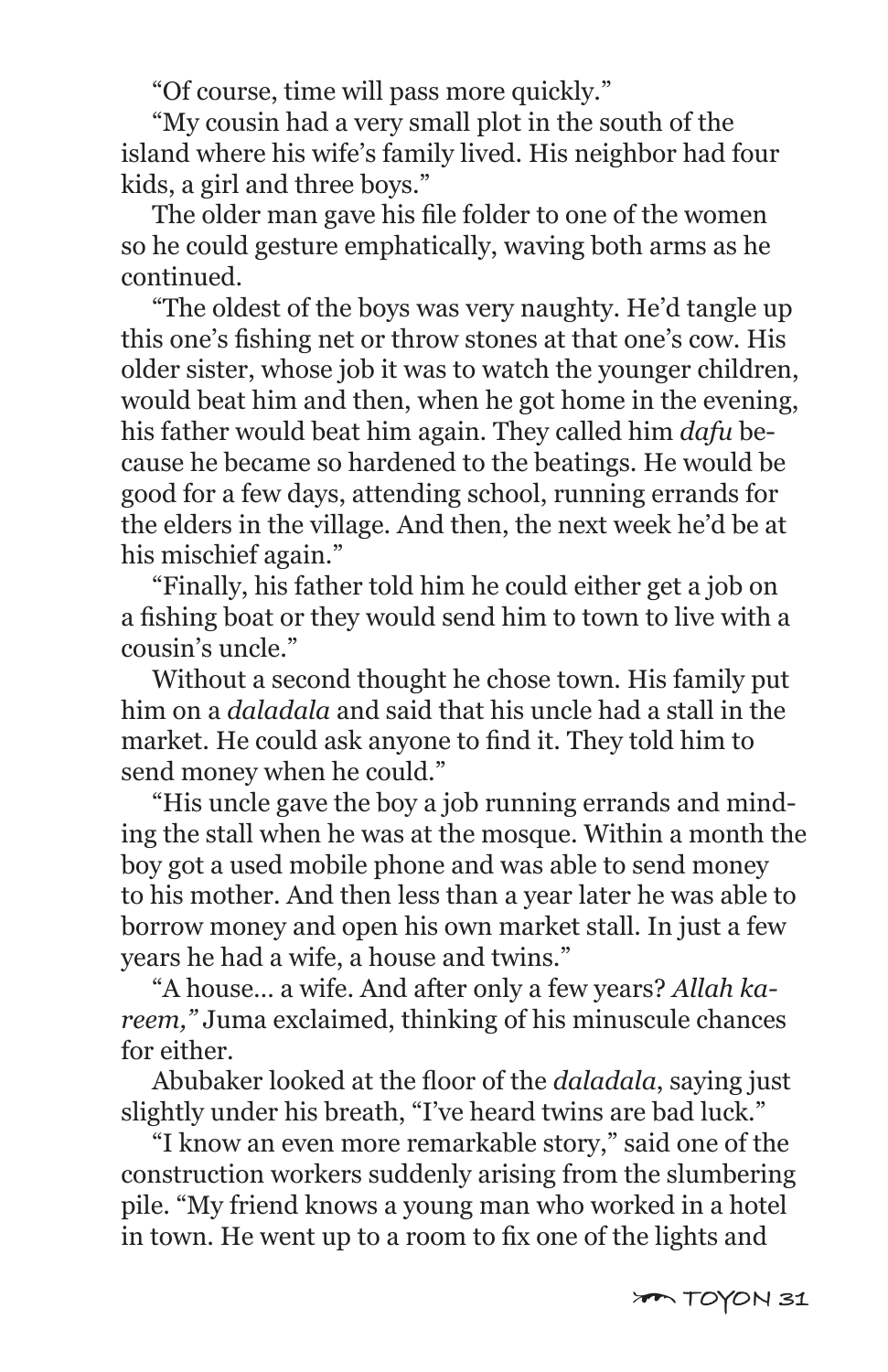the European woman staying there asked for his help carrying her bags in the market. Less than two weeks later, they were married. She got pregnant and arranged for them to live outside, in Europe."

 One of the women in *buibui* shook her head. "What can you expect from a such a woman? He'll be back within the year. What do they really know about being married."

"Don't believe everything you hear." Abu said to Juma.

 "Yes," replied Juma, "but there must be some truth to these stories. Everyone seems to have one."

 "We've all heard such stories," said the older man. "And who knows if they're true in every detail. Town is where the very best and very worst in people are on display. You see all of it. But it isn't what you see that's important. It's what you don't see."

 "What you don't see…" Everyone in the *daladala* leaned forward to be sure to hear. "What you don't see is that town makes things possible."

 As the man leaned back and crossed his arms suggesting that was the end of the story, everyone on the *daladala* began offering their opinion about this. One said such possibilities were an illusion. *Allah* determined what would happen to you from the moment you were born. Another said such possibilities were only there for you if your family already had money. And another said such success was only there if you sold drugs or committed a crime.

 As the passengers debated and Abubaker dozed, Juma, looked at the dead-end lanes of the passing villages and repeated quietly to himself, "town makes things possible, town makes things possible," first in amazement, then as if he was negotiating and finally in acceptance. But of what, he wasn't yet sure.

In the waiting room of the Ministry, Abubaker washed his hands and Juma discreetly adjusted his *kanzu,* straightening the collar and pulling on the sleeves, to make sure they made the best impression. After the appointed hour they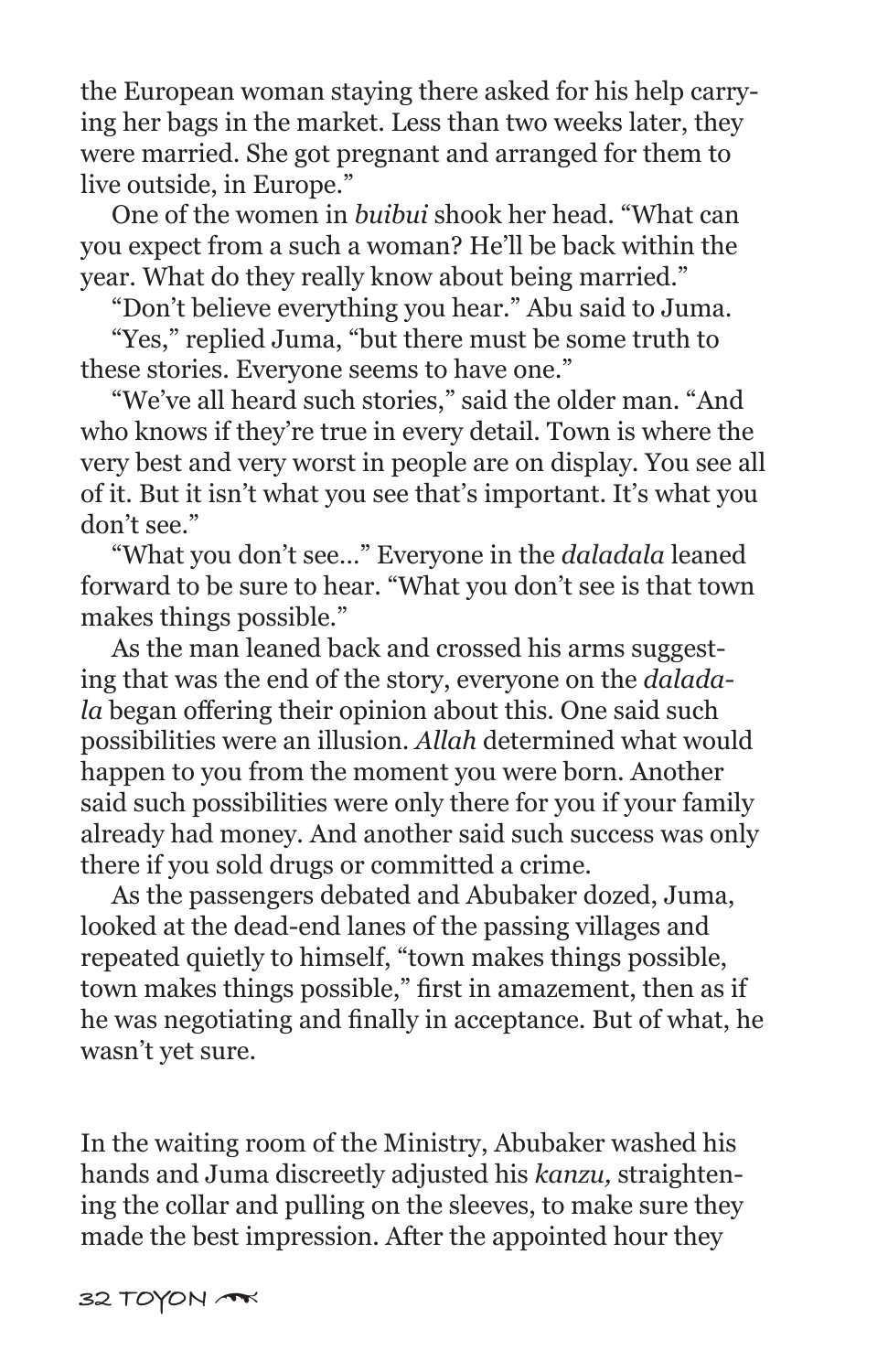were ushered in to the Minister's office, Abubaker leading and Juma close behind. Although Abu wanted to make it seem as if he went such places daily, they were both taken aback as the door to the office opened. There was air conditioning and several fans turned above their heads. The mix of sweat and dust from the journey congealed on their faces and under their clothes.

 "Juma, this temperature. This must be what it is like to live," Abu paused, "in Europe."

 Along with this, they were both surprised to see a woman sitting behind the ministerial desk. For an instant they both thought they had caught one of the office assistants illicitly reading official papers. But when she spoke, they realized by her demeanor that she in fact was the Minister of Public Works.

 "Ah, *Babahamid, Mzee, Shikamoo. Karibuni kae."* She pointed, and they sat in two low, hard chairs. The size of the wooden desk and the piles of documents atop it made the minister's head to seem as if it was bobbing like a boat barely afloat on an ocean of paper.

*"Marahaba, Bibi,"* replied Abubaker.

 "So tell me, how are things in…" the Minister looked at the paper in front of her, "Kidonge?"

"Life is good. The children grow, the old are respected."

 "Ah, life in the country. It is so pure. I trust your journey was uneventful?"

 "Uneventful, praise be to God. Yes, we are all well. And your family?"

 "Things continue peacefully. I believe your father may have known my father, the *sheha* of Vuga."

 "Ah yes." Abu's face flushed with the embarrassment of ignorance. "My father spoke of him often. A learned man."

 "He instilled the love of learning in all his many children. I went to the University in Kampala."

"A very impressive achievement."

 They sat a moment in silence. Juma was aware of an unseen clock ticking somewhere in the office.

"How can I be of help to you this fine morning?"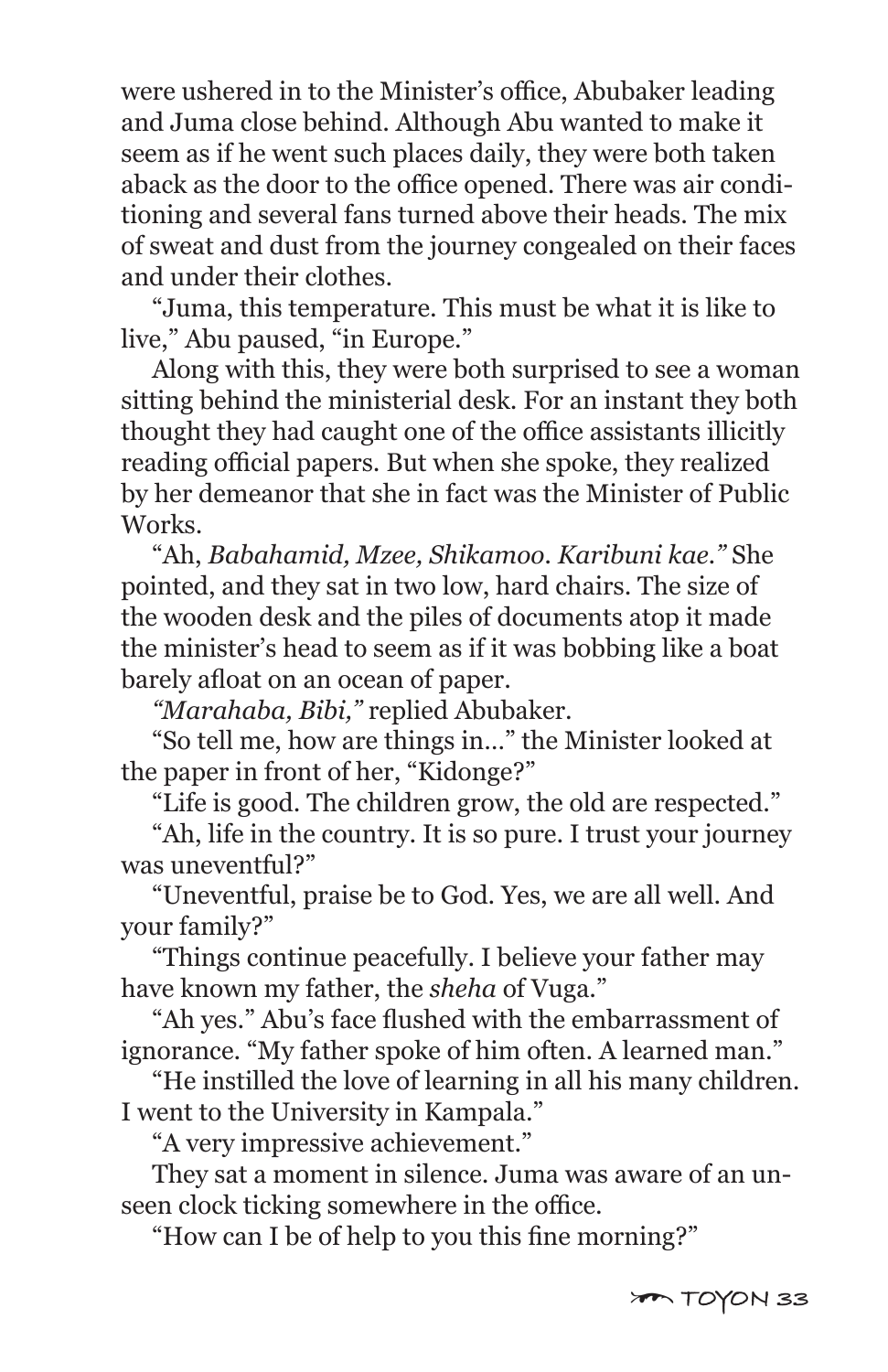"You know our village? It is on the road north, of course."

 "Of course." The Minister looked again at the papers in front of her. "Kidonge. I know it. A beautiful place."

 "It is beautiful and we manage. God provides and our wants are few."

 "Indeed, God provides. Compared to God, what could the Ministry of Public Works even hope to bestow?"

 "True, but some small things are more in the purview of the Ministry and less in the purview of the Divine. I was hoping, we were hoping, to get your help—"

 "Of course," the Minister nodded, "that is what I am here for. What we are all here for."

"You see, the road north is—"

 "Well kept. Although I seldom get to Kidonge because it is so far, I ride on this road often, back and forth in the ministerial automobile. Just to verify the condition."

 "Indeed, men from the Ministry come several times each year to repair it. The road runs up until it reaches the river, and that is the problem."

"What could be wrong with that?"

 "Well Ministeress, how shall I say this? The road runs up until the river, but it doesn't cross the river."

 "Most roads do this. They end, eventually." The Minister laughed at her own joke.

 "Yes, yes, your Grace." Abu quickly laughed as well. "But it would be more…efficient if there was a… bridge."

 "A bridge?" The Minister looked through the papers on her desk as if Truth were there, if she could only locate it.

 "Ah yes, it is here. There has been a request for a bridge for many years. Made by," she thumbed through several layers of the paper, "your own father. You must have been a young man when he made such a request."

"That is true, your Highness."

 "And I can see that the Party and Government, after all these years, finally approved this request most recently, with my strongest support. And not just for any bridge—for a modern bridge, one made from concrete and steel."

"And we are extremely grateful, your Majesty. Without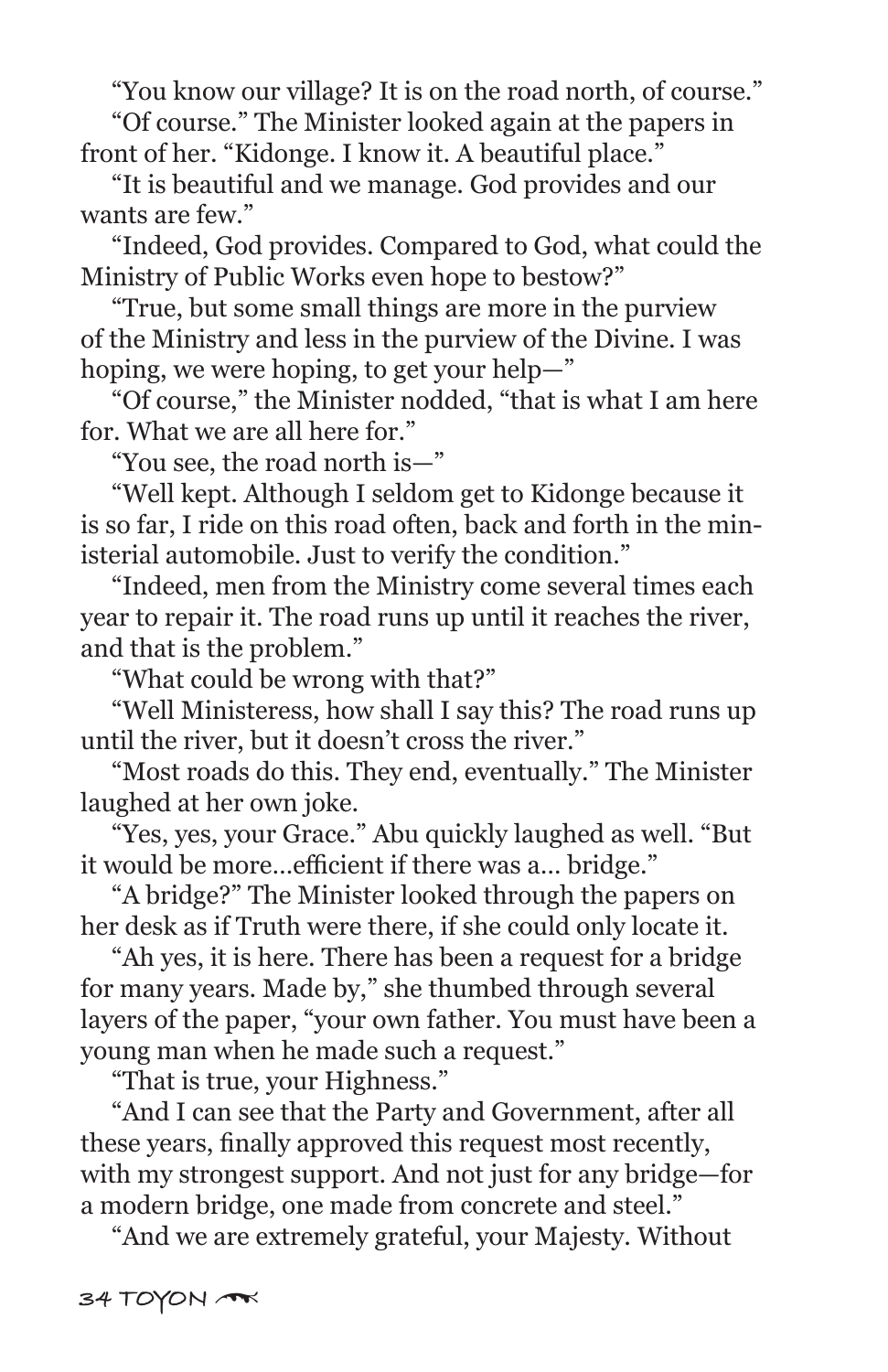your strongest support, we are just…words fail me."

 At this moment, Juma spoke up, shocking both the Minister and Abubaker, "Yes, Madame Minister, in Kidonge we are just small potatoes. And without your support, Madame Minister, we will continue to be uncooked potatoes. That is the problem."

 "Uncooked potatoes. That's a big problem. But forgive me for asking but, who is this?"

"Forgive us, your Ladyship, this is…my assistant, Juma."

 The Minister looked from one to the other, *"Karibu,* Assistant Juma." She continued, "So if a bridge, a modern bridge, has been approved already, what is the problem?"

 "The problem," Abu said slowly, "is that the river has grown. With time, it has gotten wider."

 "The river is wider." The Minister looked at the papers again. "And if the bridge is a modern one, why is that a problem?"

 Gaining confidence, Juma spoke up again. "You approved half a bridge."

 "How is that possible. It is true at university I majored in library science and not engineering. But I would never approve a bridge that only went in one direction?"

 "No, no, your Grace," Abubaker said, "it's not exactly that—"

To Abu's shock, Juma interrupted him again.

 "The river has grown. It has gotten wider. The modern bridge you approved would only go halfway across the river."

 Despite his interruption, the Minister avoided looking at Juma when she spoke.

"Well then, there it is."

"There what is, Your Honor?"

 "There it is." she repeated. "It is not our fault. Look on this paper, it's very clear. We approved the request your father made, albeit many years ago. And that's the entire budget."

"Yes, your Excellency, but—"

"If your father had wanted a longer bridge, he should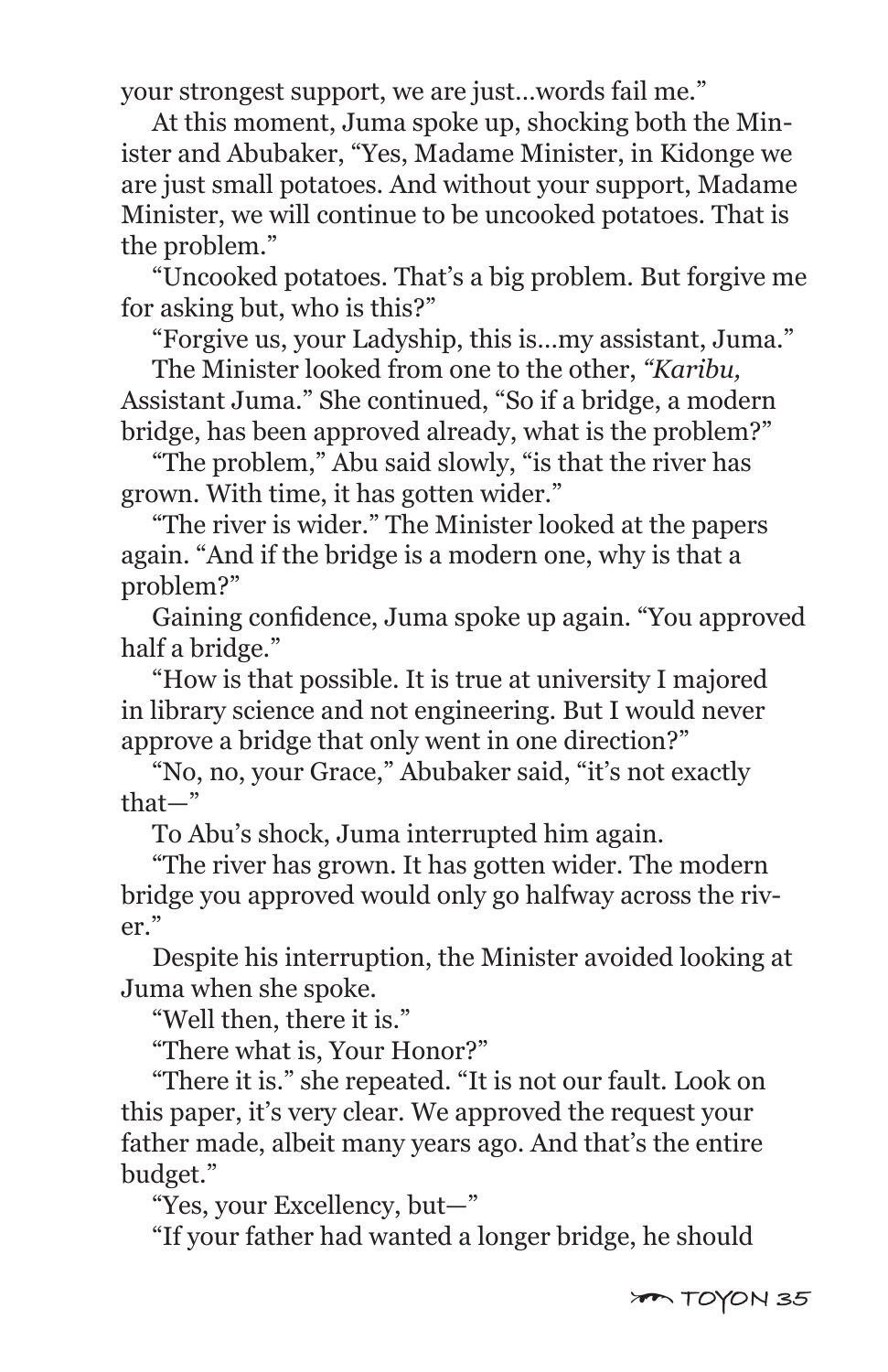have asked for one."

"But, Your Highness—"

 The Minister shuffled the papers, closed the file on her desk and rose from her chair, "I'm certainly glad we had this meeting. You know the Government, and of course the Party, is always glad to hear from as many of the *sheha* as possible, even those from the small and rural areas. It keeps us in touch with the people we all serve."

 The meeting was over. Abubaker and Juma stood up so as to not offend the Minister. But as she opened the door, Juma whispered into Abu's ear, "She doesn't know about bridges. She knows about… budgets. Ask her for the foundation only, the foundation which supports the bridge."

 "Your Excellency, could I have just a moment more of your valuable time?" The Minister looked at her watch.

"We are very busy here, but yes."

 "Suppose instead of half a bridge," Abubaker began, "the government could build the foundation of concrete and steel? And we, the citizens of Kidonge, could add a traditional wooden roadway."

"You want the Government to build only the foundation?"

 Standing behind Abu's shoulder, Juma replied, "Yes. The foundation could span the wider river. Our crossing guards and the men in the village would add the necessary wooden roadbed as the river grows in the future."

She hesitated and Juma seized the moment.

 "We will build the roadway at our own expense. It will cost the Ministry less."

 The Minister seemed to consider this for a moment and nodded, "Abubaker, that is an excellent idea. I'm glad we thought this through together. It's a creative solution to a difficult and perhaps intractable problem. Let me call one of my engineers." She dialed a number on her mobile and talked for a few moments.

 "He says, his crew will build the bridge supports in the river from concrete and when these are set, men from your village can build the roadbed from wood. Our road crew will continue maintaining it in the future. If this is agreeable,"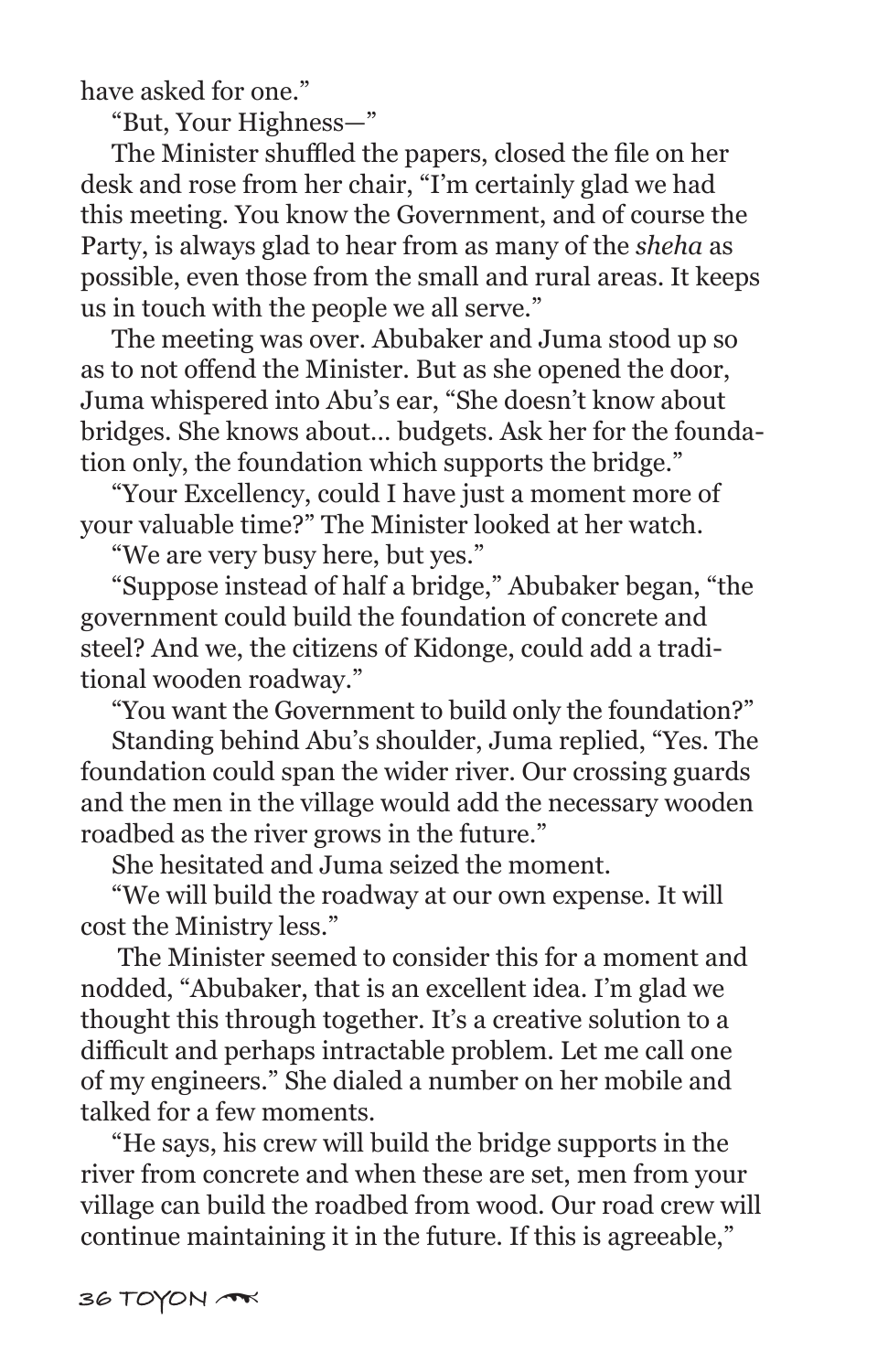she stopped and the three of them leaned forward as if they were looking through a window into the future, "then I will write a memo to the Engineering Department. It is done."

#### III.

The heat of the day was beginning to yield to the late afternoon as we left the Minster's office and walked toward the market. Our *kanzu* were slightly stained and dusty from the day, but no one seemed to notice. The *mwenyeduka* called to Abu, offering plastic bins, tooth powders, kitchen containers, sharp knives, all of which were unavailable in the countryside. In the swirling dust and noise, we were treated no better than others—visitors, whores, traders and *imams*—but then, probably no worse. Abu purchased spices from Pemba, as well as cashews and apples from the mainland, that his cook had requested. I bought a few special *khangas* in the upstairs shop across the main road, and Abu did not ask for whom as he gave me money to buy *mandazi* and chai. We sat together and rested at one of the small tables behind the Gapco petrol station.

"I suppose, Juma, I should be thanking you."

"For what?"

 "Well, you know." Abu adjusted the packages and took a small sip of the tea. "For your solution to our problem. You have a good head for business. These things will go well for you when it comes time to consider the next *sheha.* Yes, I should be thanking you for—"

"You know, *baba,* I am just a small link in the chain."

"What do you mean?"

 "If you had not invited me to attend this meeting, as your assistant, what then? And before that, if Kidonge had not asked you to meet with the Minister, where would we be? And even before that, so many years ago, if your father hadn't made his original request, what then?"

 "And you think each of these steps was important?" "I think each was—how do they say it in English?—neces-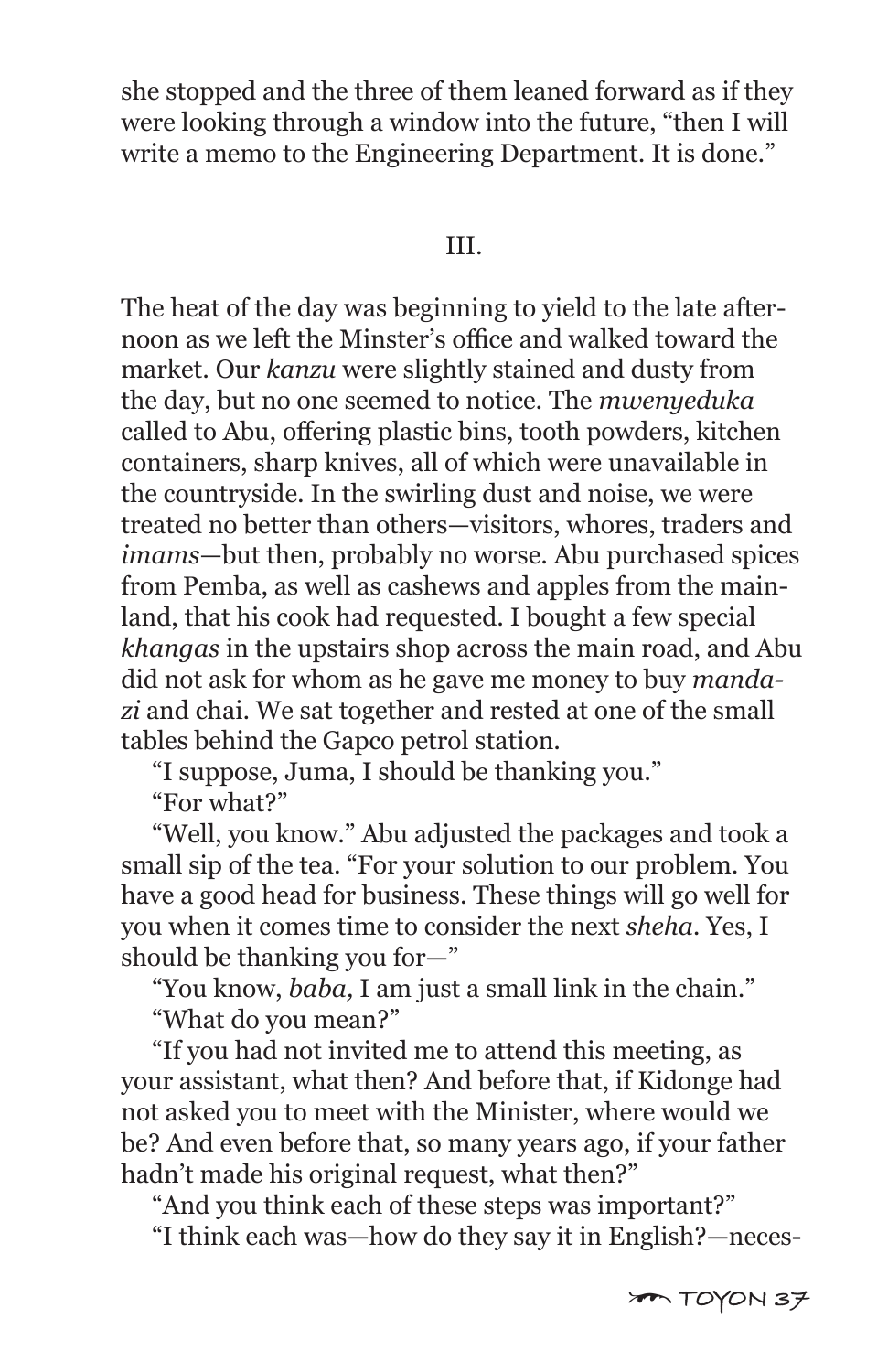sary but only together, sufficient."

 Each of us us of us had a sip of tea and a bit of the *mandazi.*

 "And you know, Abu, I think if we don't hurry you will have to stand all the way to our river on that *daladala."*

"I will? And what about you?"

 "Me," I said, taking another sip and feeling the rhythm of the market in front of us. "I think I'm not going to return to Kidonge, at least not today. I think I'll stay here in town and try things out."

It was as if I had hit Abu with a rock.

"Are you joking?"

 "Not at all. Do you remember when you told me it was important to see what can't be seen? Do you remember the story the man told us on the *daladala?* I'm going to try finding what my life might be, what I can't see yet. To do that, I need to live here. Maybe I could persuade Amina to come and claim the *khangas* I bought for her. Maybe I could persuade her father that I am more than a simpleton, not even worth a greeting. Or maybe not."

 "But what about the next *sheha?* What about your future…in the Kidonge? Yes, now you are uneducated. You work in the fields. Now, you are," Abu stammered, seemingly wanting and not wanting to speak his mind, "nothing."

 "Exactly. And that is why I want to live and try my luck here. Even if I become *sheha,* it will be many years in the future. I am uneducated. I have no land and no wealth. For so many in Kidonge, I will always be less than nothing. My life will be a bridge to nowhere."

"That's not what I meant."

 "Yes you did. And you spoke the truth, *baba.* So please let me finish."

 "In Kidonge, that is my life now and that is what my life will be for as long as I live. But if I come here, to town, my life might be something else."

 "You want to be one of those?" Abu said, pointing at men struggling to haul vegetables in a cart with a broken wheel.

"It is true, *baba,* this is where life will start for me. I